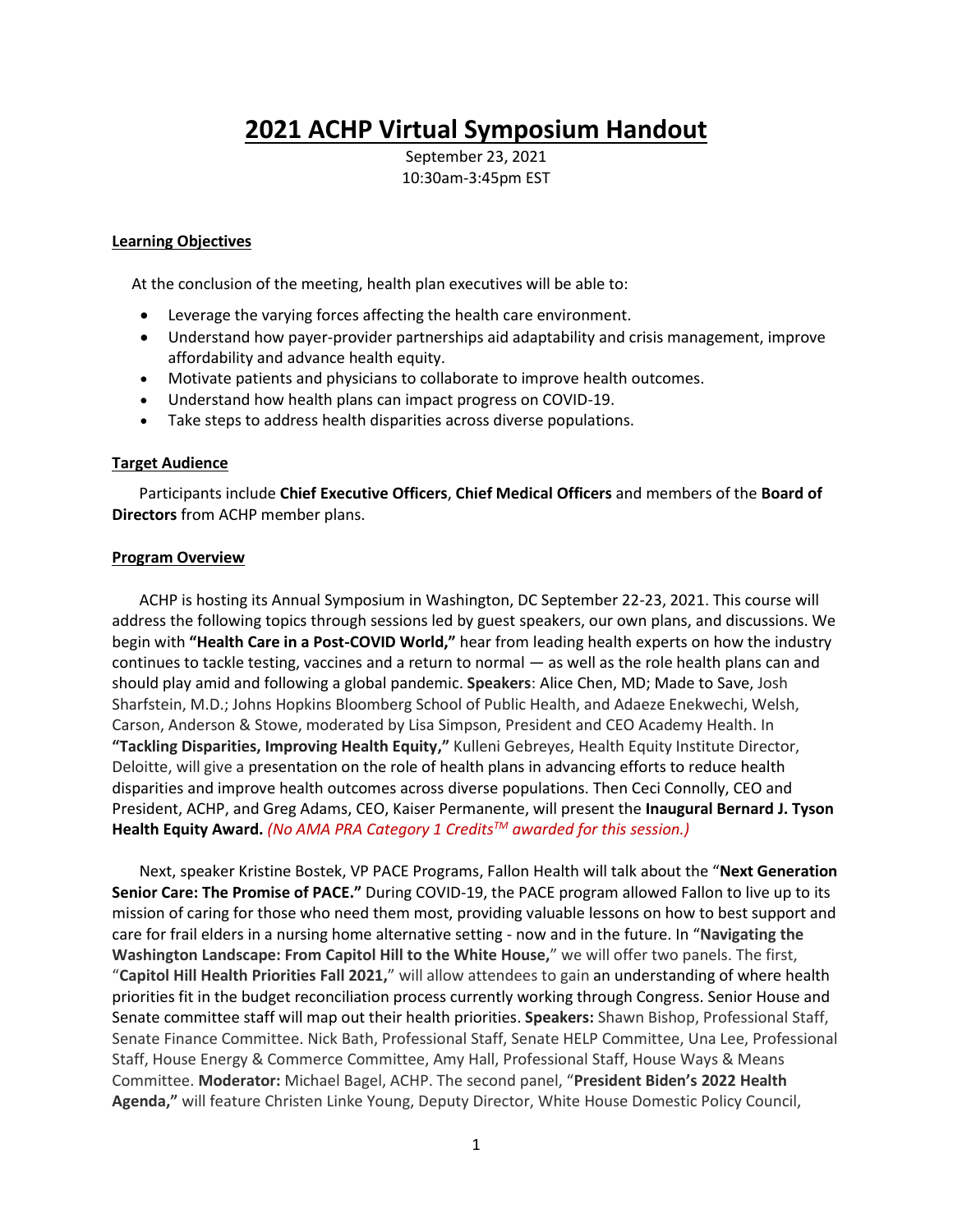talking about the Biden Administration's priorities and their strategy for the remainder of this year and into 2022. **Moderator:** Tricia Guay, ACHP.

 We conclude Symposium with "**Driving Ease and Affordability in Complex Care Delivery.**" Led by speakers Michael Cropp, M.D.; President and CEO, Independent Health, and Brian O'Grady, President, Health Plan Markets, CDPHP, and moderated by Jason Langheier, Founder & CEO, Foodsmart, participants will learn how collaboration on data and strategy can create group insights with Food Care — fulfilling pledges around diabetes and CHF and informing bundles of SDOH care as well as food insecurity, vaccine administration, chronic disease, loneliness and addiction. *(No AMA PRA Category 1 CreditsTM awarded for this session.)* 

#### **Faculty Listing**

**Kristine Bostek, MS** Vice President Summit ElderCare & Fallon Health Weinberg PACE Fallon Health Plan Boston, Massachusetts

**Jason Langheier, MD, MPH** CEO and Founder of Foodsmart Foodsmart San Francisco, California

**Alice T. Chen, MD** Senior Advisor Made to Save Washington DC

#### **Ceci Connolly, BA**

President and Chief Executive Officer Alliance of Community Health Plans Washington, DC

**Michael W. Cropp, MD, MBA** President and Chief Executive Officer Independent Health Buffalo, New York

**Adaeze Enekwechi, PhD, MPP** Operating Partner Welsh, Carson, Anderson, Stowe New York, New York

**Wright L. Lassiter III** President and Chief Executive Officer Henry Ford Health System Detroit, Michigan

**Brian G. O'Grady, MBA, BS** President, Health Plan Markets Capital District Physicians' Health Plan Albany, New York

**Joshua M. Sharfstein, MD** Practice in Health Policy and Management Johns Hopkins Bloomberg School of Public Health Baltimore, Maryland

**Lisa Simpson, MB, MPH, FAAP, B.Ch** President and Chief Executive Officer AcademyHealth Washington, DC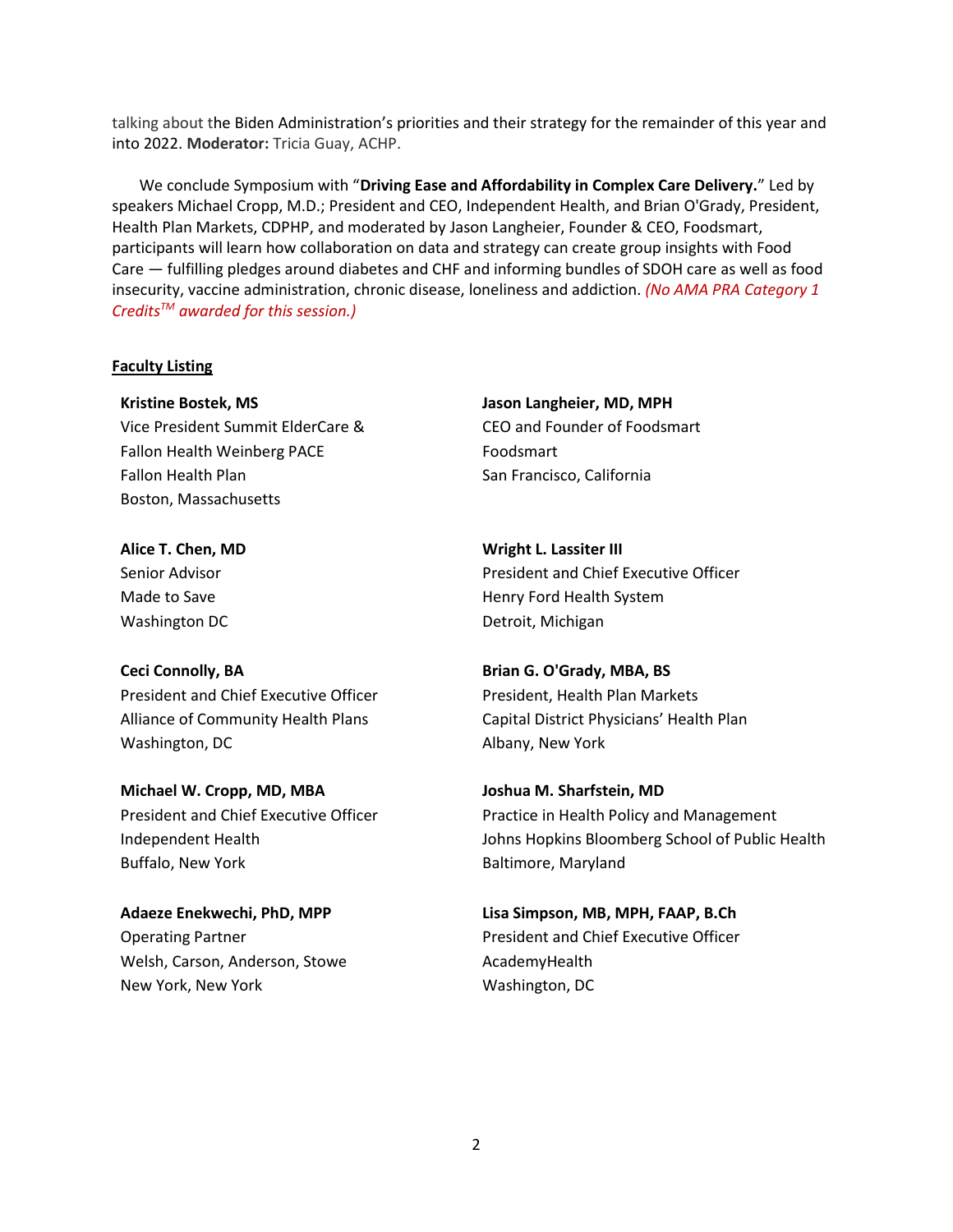**Kulleni Gebreyes, MD, MBA** Principal, Director of the Deloitte Health Equity Institute, Deloitte Charlotte, North Carolina

**Shawn Bishop, MPP** Chief Health Advisor Senate Finance Committee U.S. Senate Washington, DC

**Tricia Guay, MS** Director of Legislative Affairs Alliance of Community Health Plans (ACHP) Washington, DC

#### **Una Lee**

Chief Counsel, House Energy and Commerce Committee, U.S. House of Representatives Washington, DC

**Michael Bagel, JD** Director of Public Policy Alliance of Community Health Plans (ACHP) Washington, DC

**Nick Bath, JD** Health Policy Director Senate HELP Committee Ranking Member Patty Murray, U.S. Senate Washington, DC

#### **Amy Hall, MPA**

Staff Director House Ways & Means Committee U.S. House of Representatives Washington, DC

#### **Christen Linke Young, JD**

Deputy Director White House Domestic Policy Council Washington, DC

## **Accreditation and Credit Designation**

In support of improving patient care, this activity has been planned and implemented by the University of Pittsburgh and the Alliance of Community Health Plans. The University of Pittsburgh is jointly accredited by the Accreditation Council for Continuing Medical Education (ACCME), the Accreditation Council for Pharmacy Education (ACPE), and the American Nurses Credentialing Center (ANCC), to provide continuing education for the healthcare team.

#### **Physicians**

The University of Pittsburgh designates this live activity for a maximum of 3.0 *AMA PRA Category 1 CreditsTM.* Physicians should only claim credit commensurate with the extent of their participation in the activity.

#### **Other health care professionals**

Other health care professionals will receive a certificate of attendance confirming the number of contact hours commensurate with the extent of participation in this activity.